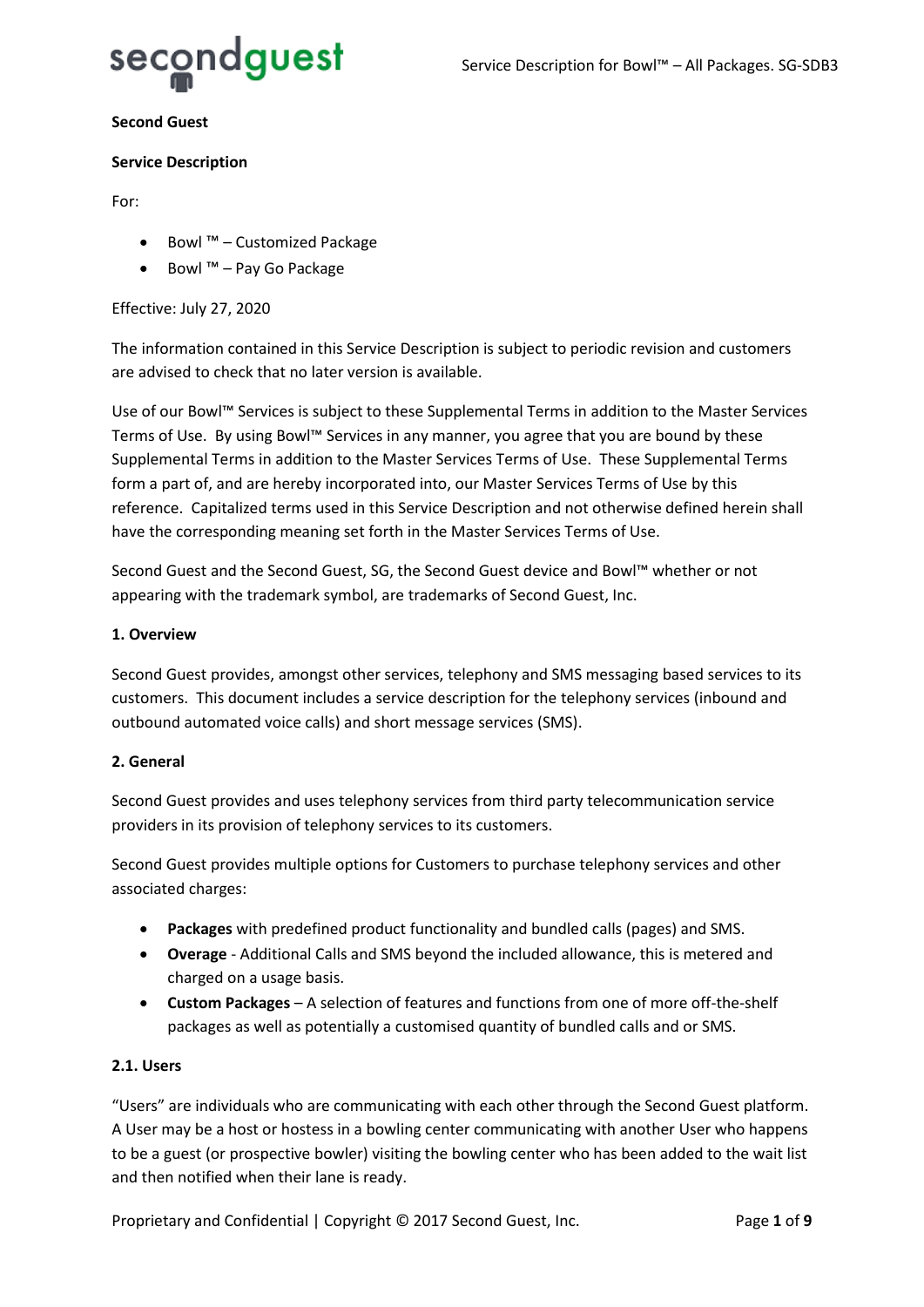

The same applies for other hospitality industries where the Second Guest platform it used. A User is still considered a User even after they have consumed the services they had reserved as the communication will then likely continue to be used for subsequent marketing and/or survey communications.

A User may never have been added to a wait list and may have instead had their data imported or added to the Second Guest platform by the Customer for the purposes of surveys and/or marketing or other possible applications of the platform.

## **2.2. Guests**

"Guests" are Users who are counted each and every time they're added to a waitlist for an applicable Reservation Location, such Guests may be added multiple times at the same time within a Customer Account be it at the same or different Reservation Locations with each such addition to a waitlist counted separately.

There may be an inclusive allowance (maximum quantity) of Guests per calendar month associated with the relevant Package bundle, as detailed on the Order. A period of sustained deviation above this inclusive allowance may at the Supplier's sole discretion result in the Supplier needing to either; increase the Package price, or introduce additional Fees (i.e. for Guests not falling within a relevant Package bundle), or some combination of these remedies. Any such action will be proportional basis the percentage of additional Guests beyond the inclusive allowance of Guests per calendar month.

Customer will be able to operate the platform for; (1) Guests who do not provide a cell phone number when they are added to the waitlist; (2) Guests who are provided with a traditional radio pager / buzzer but tracked via the waitlist; at all applicable Reservation Locations for which the Customer has requested such functionality be activated, such Guests will not be expected to consume any allowance of SG-Calls or SMS.

## **2.3. Type of Calls and SMS**

For any Packages or Custom Packages, as well as for Overage, the location(s) where the Customer accesses the Second Guest platform from are relevant. Location is defined as the country that the User accessing the platform operates from.

There are two (2) types of telephone calls and SMS message that the platform can make or receive. Thus, there are two (2) types of SG-Calls and SMS with the following definitions:

"**Domestic**" Includes all inbound and outbound calls or SMS received or placed by Users within the geographical country borders of the country that the User operates from whereby the User is not currently roaming and their mobile phone or cell phone is registered on their home network. It includes calls and SMS to and from landlines as well as calls and SMS to and from mobile or cell phones within the country. The country code of the User's phone number will in most cases match that of the country whose borders they are located in.

"**International**" Includes all inbound and outbound calls received or placed by Users across geographic country borders to or from the country that the User operates from. This applies to all countries independently. A User is considered to operate from the country where their mobile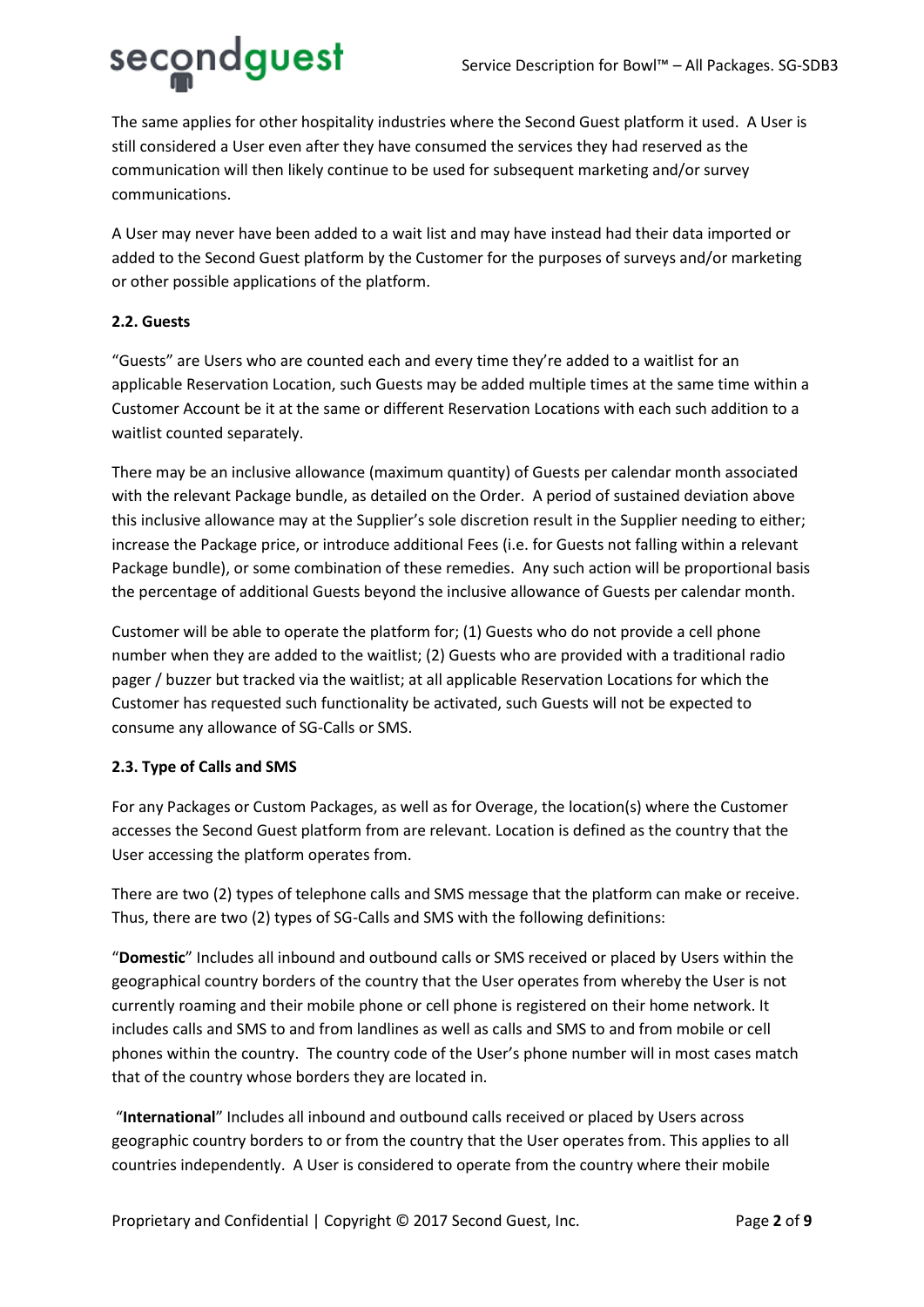secondguest

phone or cell phone is registered and where their home network provider is located. They may be roaming and their mobile phone or cell phone may therefore be registered on a provider in the country other than where their home network is located, a call or SMS to or from this number will still be deemed an international call.

**Notes:** Any calls or SMS to or from premium rate numbers and all rates for any premium calls or SMS are excluded from Base, Additional Packages and Overage. Second Guest will attempt to block registration of such numbers on the platform and will further make efforts to block any calls or SMS to such numbers. See the Number Validation section below for more detail on this.

# **2.4. Blocked Countries and Services**

Second Guest has identified countries that are; embargoed; or uneconomical at this time due to the cost of meeting local regulations; or there's an increased risk of telecommunications fraud. As such, Second Guest has taken the decision to place an automatic block on connections to these countries. The list of blocked countries and services includes:

- Afghanistan
- Albania
- Algeria
- Andorra
- Angola
- Anguilla
- Antigua
- Armenia
- Ascension Island
- Azerbaijan
- Barbados
- Belarus
- Benin
- Bhutan
- Bosnia and Herzegovina
- Botswana
- British Virgin Islands
- Brunei
- Burkina Faso
- Burundi
- Cambodia
- Cameroon
- Canada\*
- Cape Verde
- Central African Republic
- Chad
- Commonwealth of Dominica
- Cook Islands
- Crimea
- Cuba
- Gabon
- Gambia
- Ghana
- Global Mobile Satellite System
- Grenada
- Guam
- Guinea-Bissau
- Haiti
- Inmarsat
- Iran
- Ivory Coast
- Jamaica
- Kenya
- Kiribati
- Kyrgyzstan
- Lesotho
- Liberia
- Libya
- **Liechtenstein**
- Madagascar
- Malawi
- **Maldives**
- Mali
- Marshall Islands
- Mauritania
- **Mauritius**
- Micronesia
- Montenegro
- Montserrat
- **Morocco**
- Mozambique
- Reunion / Mayotte
- Rwanda
- Saint Helena
- Saint Pierre and Miquelon
- Saint Vincent
- Samoa
- San Marino
- São Tomé and Príncipe
- Senegal
- Serbia
- Seychelles
- Sierra Leone
- **Singapore**
- Solomon Islands
- Somalia
- South Sudan
- Sudan
- **Suriname**
- **Swaziland**
- Syria
- Taiwan
- Tajikistan
- Tanzania
- Togo
- Tonga
- Trinidad and Tobago
- **Turkmenistan**
- Turks and Caicos
- Uganda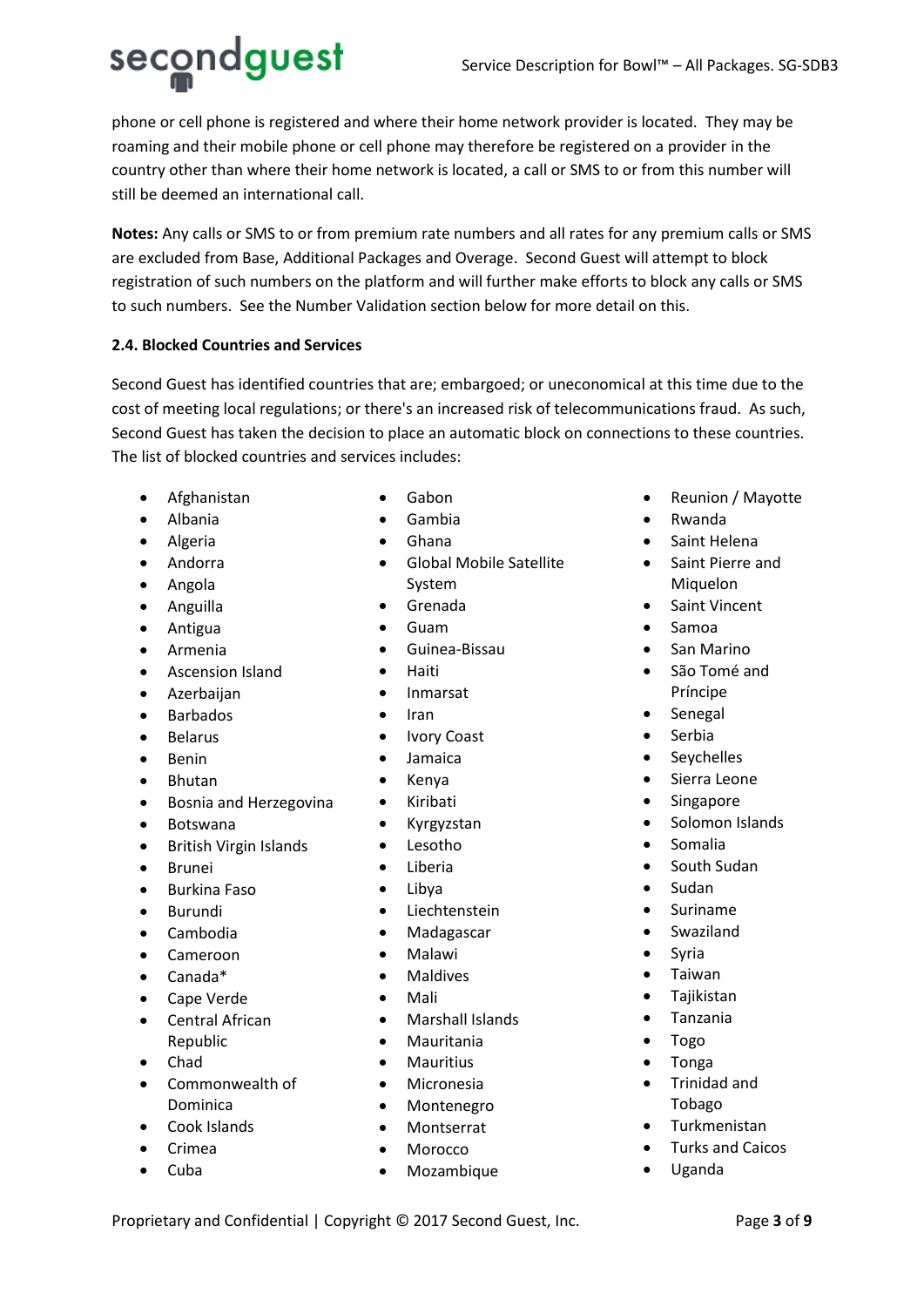

- Democratic Republic of Congo
- East Timor
- Equatorial Guinea
- Eritrea
- Estonia
- Ethiopia
- Faroe Islands
- Fiji
- France
- French Polynesia
- Myanmar
- Namibia
- Nauru
- Nepal
- New Caledonia
- Niger
- North Korea
- Northern Mariana Islands
- Oman
- Palau
- Papua New Guinea
- United Arab Emirates
- United States\*
- Uzbekistan
- Vanuatu
- Vatican City
- Wallis and Futuna
- Yemen
- Zambia
- Zimbabwe

## Important Notes:

\*The United States and Canada are only barred for certain Bowl™ Silver & Gold package functionality, and potentially some customized package functionality. The core wait list and paging functionality as provided in Bowl™ Bronze packages is not barred.

## **2.5. Telephone Numbers**

Customer acknowledges and agrees that its use of the Services or any of the telephone numbers that Second Guest may provide in connection with use of the Services do not grant Customer any ownership or other rights in the telephone number other than the limited, revocable use rights expressly set forth in this Agreement. Customer does not have the right to use those telephone numbers indefinitely. Customer acknowledges and agrees that telephone numbers which Second Guest provisions may be reclaimed by Second Guest or the applicable supplier from time to time during the Term, and may be re-assigned to other customers after the Term. Second Guest reserves the right to reclaim any phone number from Customer's Account if Customer does not send sufficient traffic over that phone number such that the phone number is unutilized or underutilized, as defined by any local, federal, and/or national regulatory agency and/or governmental organization with oversight over the relevant phone number and numbering plan. If Second Guest seeks to reclaim a phone number from Customer's Account, excluding suspended, terminated, and trial accounts, Second Guest will provide at least two (2) weeks' advance notice via email where possible within commercial reason, except where Second Guest is prevented from doing so by the applicable regulatory agency or governmental organization. Second Guest also reserves the right to reclaim phone numbers from accounts suspended for failure to pay and/or suspended for suspected fraud. Customer may not transfer or assign the telephone numbers Second Guest provides to Customer unless otherwise mutually agreed by the Parties in writing.

## **2.6. Number Validation**

When a phone number is captured on the Second Guest platform we will make reasonable efforts to validate the phone number which may include relaying the phone number only to Third Party Information Sources for further checks aimed at combating fraud and identifying premium rate numbers. These Services use proprietary algorithms designed to reduce time to market by using one API that connects to multiple data sources, and to increase the accuracy of information provided to you by consolidating information received from multiple portability, telecommunications, and other

Proprietary and Confidential | Copyright © 2017 Second Guest, Inc. Page 4 of 9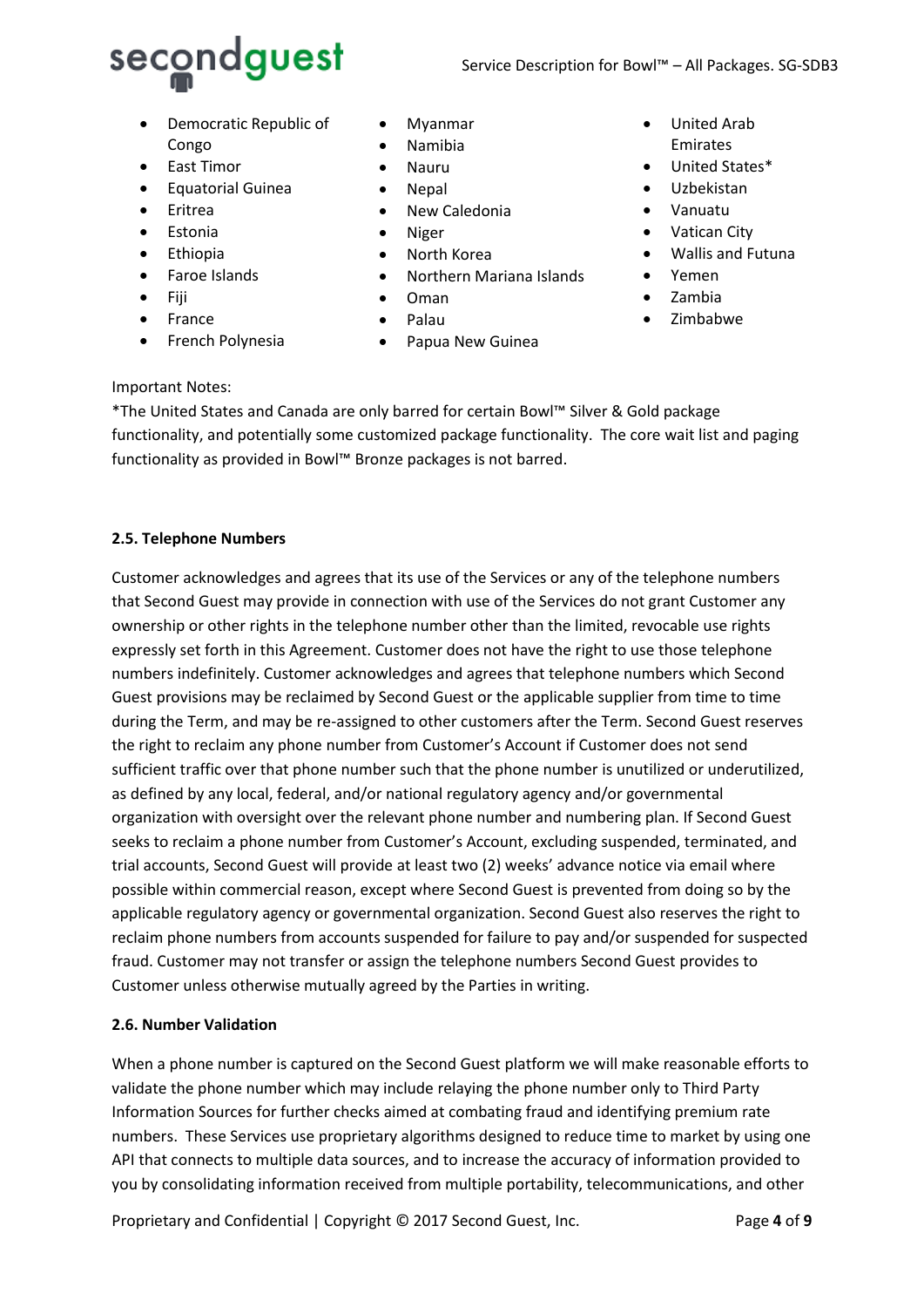

databases. These Services inherently rely upon data derived from third party and public sources that are not under our control. Although our proprietary algorithm is designed to detect conflicts in and increase the accuracy of reported information, we do not verify or evaluate each piece of data, and neither we nor our suppliers make any guarantees or warranties, express or implied, about any of the information offered or provided, including, without limitation, warranties relating to accuracy, availability, or results of use. We also have no control over and accept no liability in connection with the telephone numbers submitted for verification purposes to our platform. We prohibit use of our services to impersonate others and for other fraudulent purposes (see our Acceptable Use Policy) but we do not accept responsibility for third party actions.

Any personally identifiable information that we obtain whilst performing number validation is subject to our Privacy Policy. We need to provide the telephone number and related information you submit to these Services to various third party database providers in connection with performing the Services. In addition, depending on the relevant jurisdictions, we may obtain and disclose to our requesting users the information obtained from such third party and publicly available databases, which may include, without limitation, a telephone number's validity, type (e.g., mobile/cell, landline, etc.), corresponding device status (e.g. whether or not it is currently available for messaging), roaming status, carrier, country of location, and whether or not the number has been ported. You must have and abide by an appropriate privacy policy with your users (including, without limitation, the provider of any telephone number you submit to us in connection with these Services), and you shall comply with all applicable laws, policies, and regulations relating to all of the foregoing information relevant to these Services. You shall not resell or otherwise disclose any information obtained by us through these Services to any third party. Your privacy policy must disclose the use of our Services and how personal information is treated in compliance with all applicable laws, rules and regulations. You acknowledge and agree that you shall not submit any personally identifiable information to us that is owned by any person who has not agreed to the treatment of such information as set forth in our Privacy Policy, and you shall be solely responsible for any non-compliance with these Supplemental Terms.

# **2.7. Additional Products**

Second Guest offers Customers the flexibility to select from separately or individually licensed features as may be required by the Customer on a per Reservation Location basis (the "Additional Products"). Such Additional Products are described further on the Site and in the Documentation.

## **3. Telephony services**

## **3.1. SG-Calls**

Within a Customer Account, calls are calculated when an inbound or outbound call is connected to the Second Guest platform "SG-Call". The number of SG-Call's are calculated as follows:

- 1) For an **inbound call** this is the leg between the caller placing the call to a telephone number assigned to the Customer Account on the Second Guest platform. This leg is comprised of:
	- a) the application (e.g. IVR menus), and/or
	- b) queue, and/or
	- c) the caller speaking to a User (defined below) including transfers and holds, and/or

Proprietary and Confidential | Copyright © 2017 Second Guest, Inc. Page 5 of 9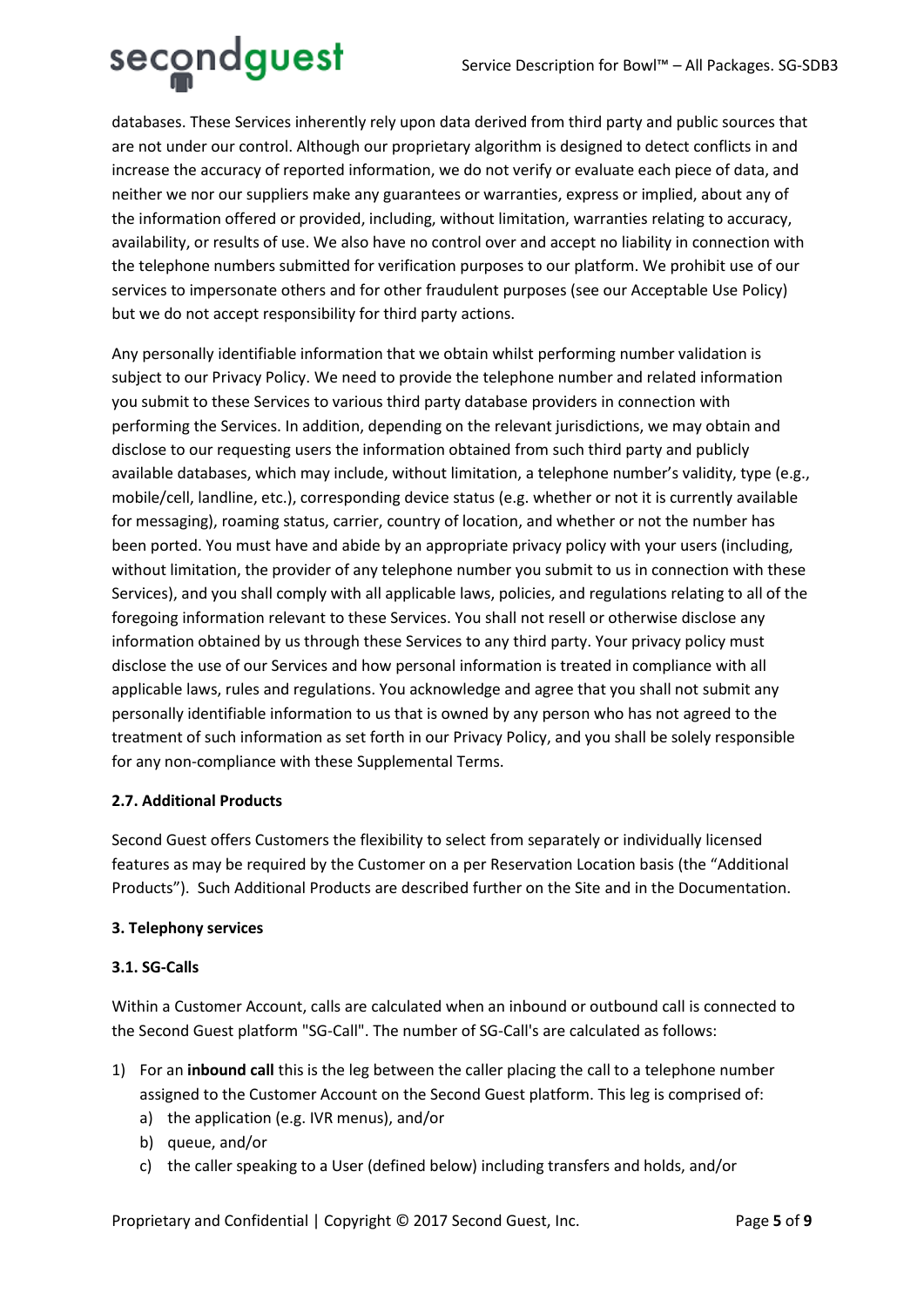

- d) the caller completing a survey.
- 2) For an **outbound call** this is the leg between the User placing an outbound call via selecting the Page via Call option and the Second Guest platform (also known as the egress leg from the platform to User). A call will be charged if the platform connects to the called party or a voicemail system or, if there is ring-no-answer and the platform eventually disconnects the outbound call.

# **3.2. Fair Use Policy**

SG-Calls are subject to a fair use policy, this is because we have decided to meter a call itself, rather than the duration of that call. We anticipate that your average call duration for the purposes of phone call based page notifications will be 17 seconds, a period of sustained deviation above this may at the Supplier's sole discretion result in the Supplier needing to either; redefine the quantity of such phone call based pages included in your Package (thereby converting your Package to a customized Package if not already), or to increase the price of your Package.

## Important Notes:

- 1) All SG-Call's used, whether purchased on an Overage basis, or as part of Packages or Additional Packages are counted as an SG-Call
- 2) All purchased SG-Call's from any of the packages described herein are not accumulated (pooled) into a Second Guest account-wide allowance of calls and are instead metered on a per Reservation Location basis.
- 3) Any unused, remaining SG-Call's at the end of each month will expire and will not therefore carry-over to the following month.

## **4. SMS Messaging Based Services**

Second Guest provides and uses messaging services from third party messaging service providers in its provision of Short Message Services (SMS) services to its customers. It enables customers to dynamically send SMS messages including a "From" field, one or more destination phone numbers, the destination country, and the text message itself.

## **4.1. Multi-part SMS Messages**

Depending on the number of characters in the text message, Second Guest may send the SMS in multiple parts. Each part can contain up to 160 characters although the exact number of characters depends on the alphabet being used in the message. The parts are reassembled into a single SMS message on the recipient's handset (mobile or cell phone).

Each part of the message is charged as one SMS message.

Important Notes:

- 1) All purchased SMS from any of the packages described herein are not accumulated (pooled) into a Second Guest account-wide allowance of calls and are instead metered on a per Reservation Location basis.
- 2) Any unused, remaining SMS at the end of each month will expire and will not therefore carryover to the following month.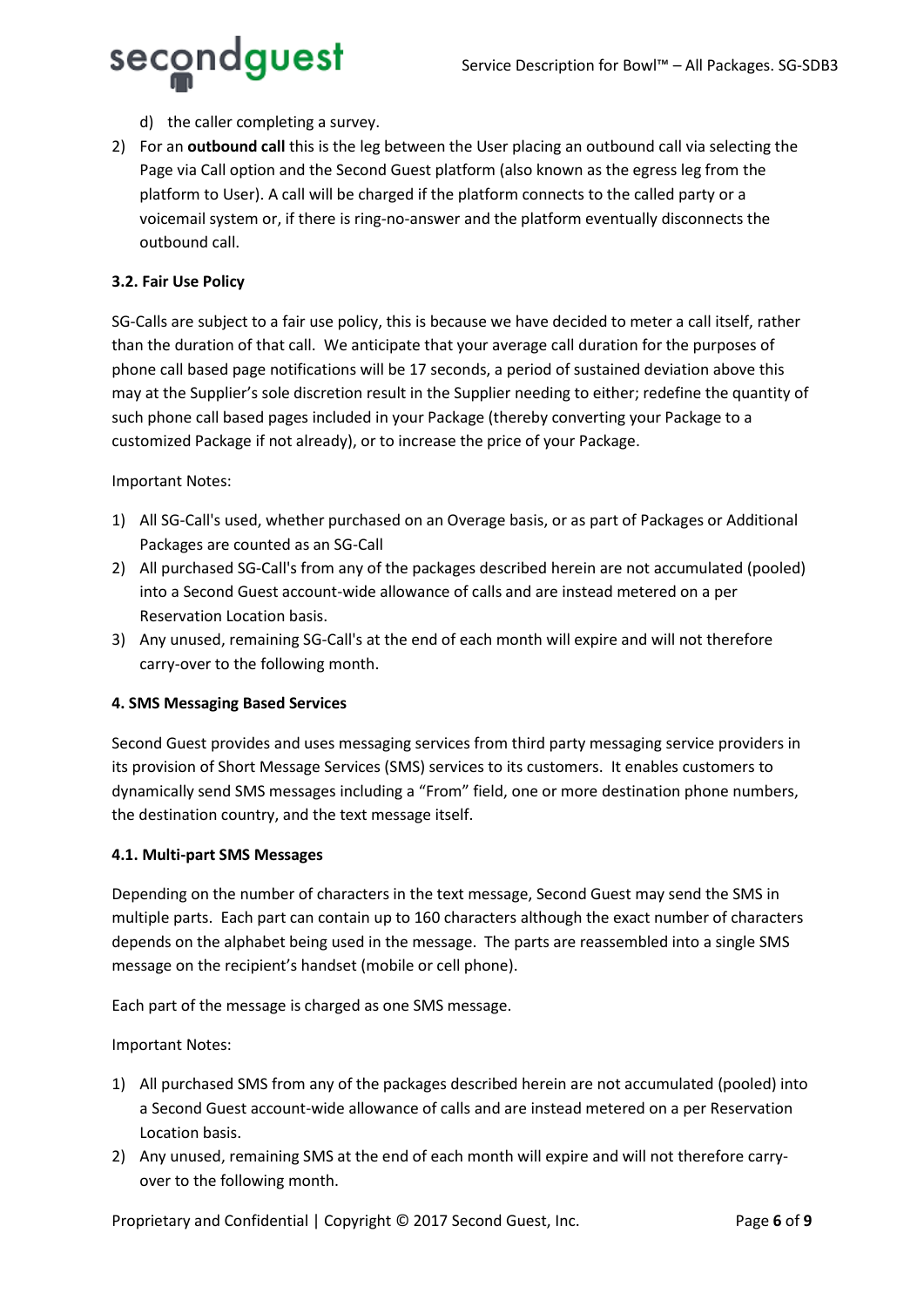

## **5. Packages**

Packages are available to purchase as follows:

- 1. Bowl™ Custom;
	- a. Packages with Allowances which are designated for either Domestic or International use.
	- b. Customer can select their Allowances, subject to minimum Fees as may be applicable, when placing an Order.
	- c. Customer can determine their preferred Additional Products, subject to minimum Fees as may be applicable, when placing an Order.
- 2. Bowl™ Pay Go;
	- a. This Package shall have the attributes defined in Section 6, titled Pay Go.

**Note:** Once a Customer decides on a Package they will remain on this Package for the duration of the current Initial Term, or Subsequent Term. A Customer may operate different Reservation Locations on different Packages thereby buying a mixture of Packages.

## **6. Pay Go**

"Pay Go" means all attributes, taken together, as set out in this Section 6.

## **6.1. Pay as you go with no Allowances or Overage**

Both Allowances and Overage, are not applicable to each Reservation Location operating on a Pay Go basis.

As such Guests and telephony traffic (SG-Calls or SMS, and whether Domestic or International) will instead be metered and charged on a usage basis.

The Customer can not apply unused Allowances from another Package to Reservation Locations operating on a Pay Go basis.

## **6.2. Eligibility**

In order to be eligible for Pay Go the Customer must be domiciled in either the United States or Canada. The Customer must notify the Supplier (email confirmation by each Party shall be sufficient) of each applicable Reservation Location within the applicable Customer Account that the Customer wishes to participate in Pay Go, the Supplier will then set the Reservation Locations license accordingly. When a newly created Reservation Location within a Customer Account defaults to participating in Pay Go no such notice is required.

Pay Go is only available via an Online Order, with each purchase of Account Credit constituting such and all payments to be made at the time of the Online Order and only via paypal (using either a credit card, debit card or paypal account). For the avoidance of doubt; no other methods of payment, besides paypal, are acceptable for applicable Online Orders or Pay Go Fees.

## **6.3. Account Credit and Charging**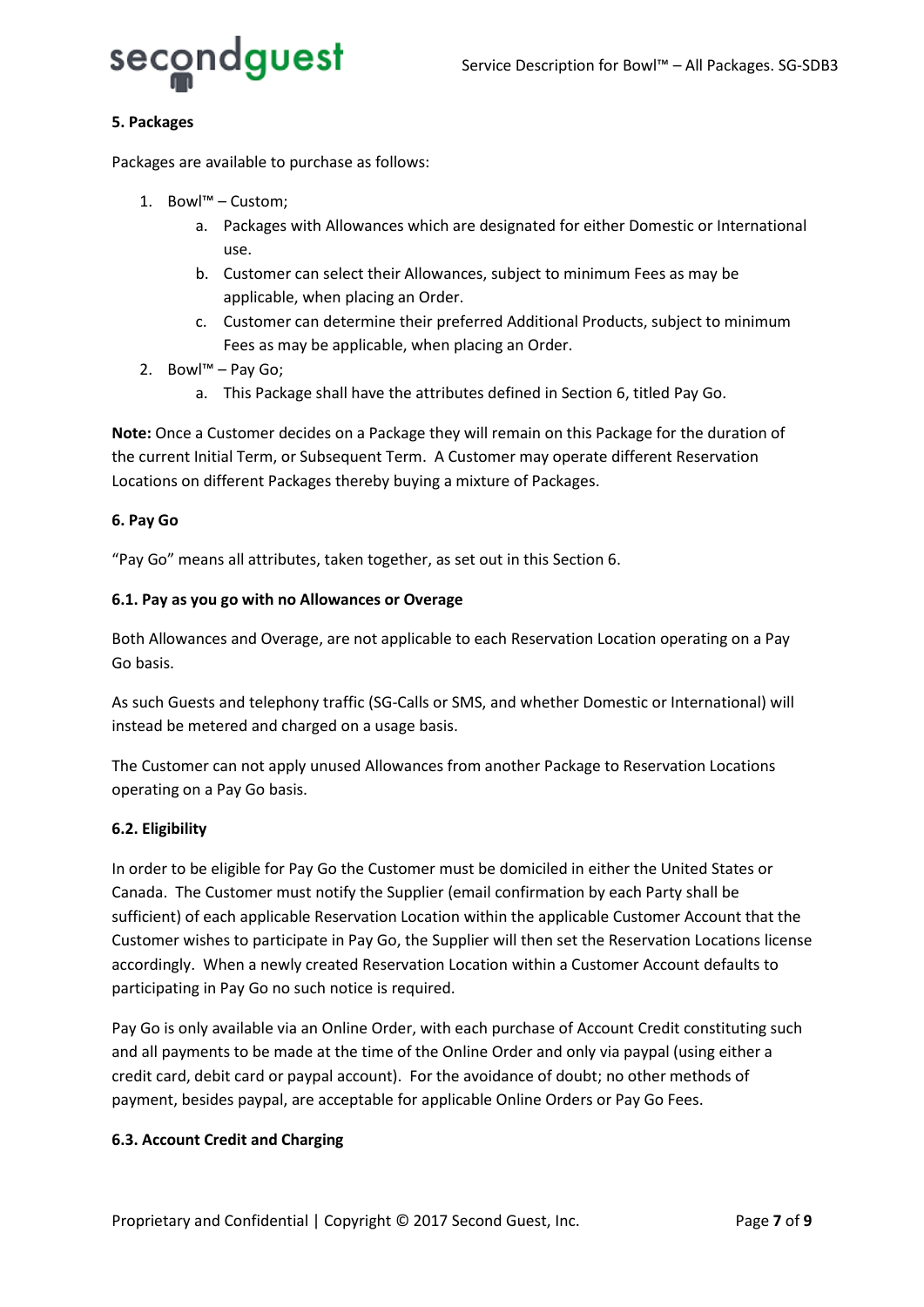# secondguest

Customer must purchase prepaid Account credit in advance. All Pay Go Fees will be deducted from the Customer Account credit balance either at; the time incurred; or they become due; or shortly thereafter. Any Pay Go Fees charged and paid are non-refundable.

Account credit purchased is non-refundable. Any unused Account credit will expire 6 months after purchase with no refund due, unless otherwise stated on; the Order; or the Pay Go Rate Card; or the Plan – as may be applicable.

Without prejudice to any other right or remedy that it may have, If the Customer Account does maintain a positive credit balance, the Supplier may suspend all Services until payment has been made in full. Customer is responsible for monitoring their Account credit balance and making further purchases of Account credit as necessary in order to ensure continued Service.

# **6.4. Invoicing**

The Supplier will not send the Customer invoices. Instead the Customer will receive a paypal receipt directly from paypal for each purchase of Account credit. Invoices will be automatically generated and made available for download via the Site on the first (1st) day of each calendar month. Each such invoice will cover any applicable charges incurred during the previous calendar month.

## **6.5. Pay Go Fees**

"Pay Go Fees" means all such charges for Subscription Services as applicable to each Reservation Location operating on a Pay Go basis which will incur fees that may include:

- 1) A base recurring fee per calendar month, applicable based upon the Subscription Services purchased and irrespective of actual usage. Any such fees will be calculated and chargeable upon the first (1st) day of the applicable calendar month, except for the initial calendar month in which such fees are applicable when they'll be charged immediately on a pro-rated basis (to cover the remaining days in the applicable calendar month).
- 2) A recurring fee per Additional Product per calendar month, applicable based upon the Subscription Services purchased and irrespective of actual usage. Any such fees will be calculated and chargeable upon the first (1st) day of the applicable calendar month, except for the initial calendar month in which such fees are applicable when they'll be charged immediately on a pro-rated basis (to cover the remaining days in the applicable calendar month).
- 3) A usage fee for each Guest, SG-Call (whether Domestic or International) and SMS (whether Domestic or International).
- 4) A percentage uplift applied to all usage fees for Guests, SG-Calls and SMS for each Customer selected Additional Product charged for on a percentage uplift basis, irrespective of whether such Additional Product is; actively used; or not actively used; or used by a given Guest; or used by a given User.

All such Pay Go Fees will be charged at the rates set out in the Pay Go Rate Card. Supplier reserves the right to change the Pay Go Rate Card from time to time. Customer's continued use of the Services after a price change becomes effective constitutes Customer's agreement to pay the changed amount.